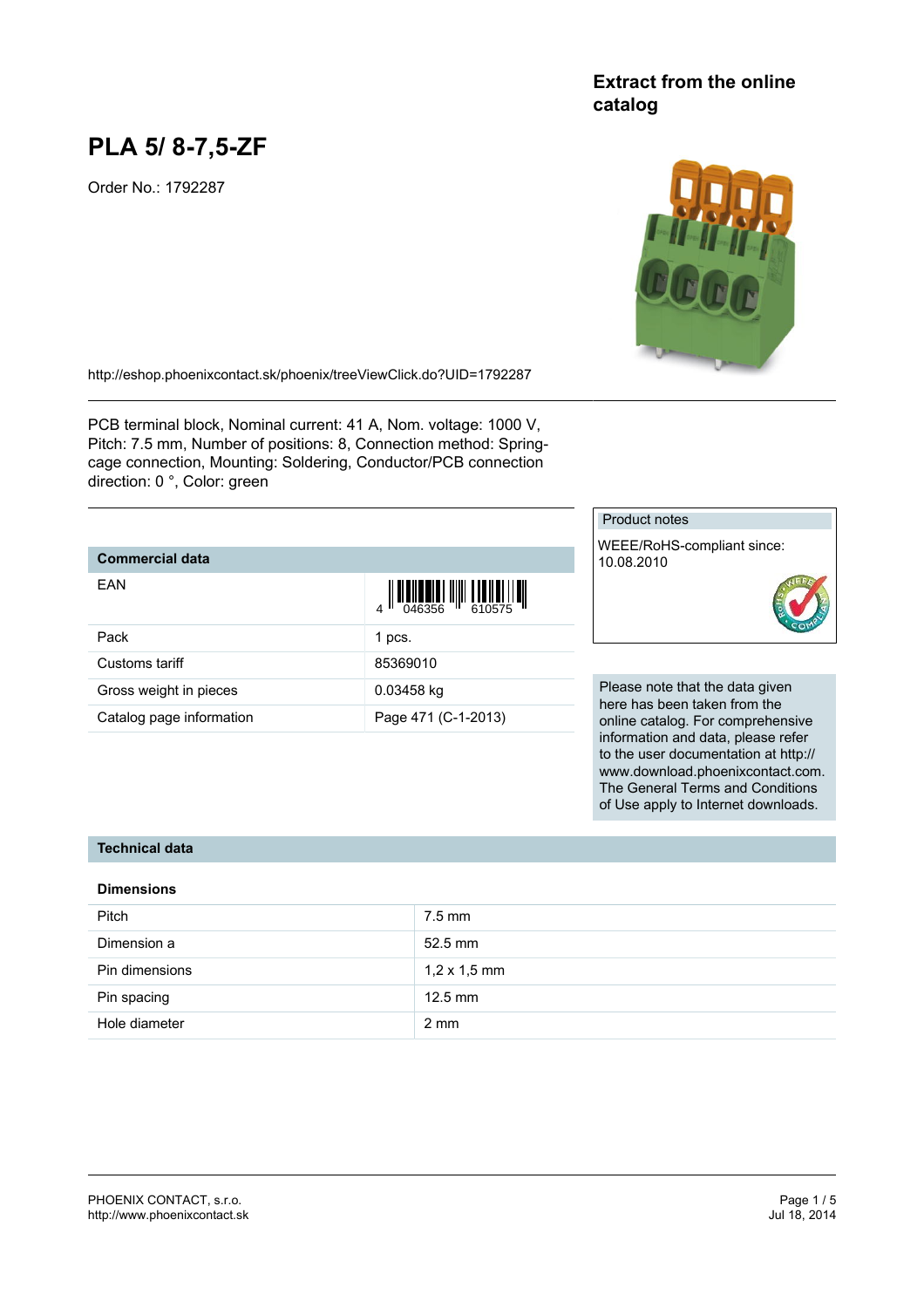| General                                 |                  |
|-----------------------------------------|------------------|
| Range of articles                       | <b>PLA 5/</b>    |
| Insulating material group               | I                |
| Rated surge voltage (III/3)             | 8 kV             |
| Rated surge voltage (III/2)             | 8 kV             |
| Rated surge voltage (II/2)              | 8 kV             |
| Rated voltage (III/3)                   | 1000 V           |
| Rated voltage (III/2)                   | 1000 V           |
| Rated voltage (II/2)                    | 1000 V           |
| Nominal current I <sub>N</sub>          | 41 A             |
| Nominal cross section                   | $6 \text{ mm}^2$ |
| Insulating material                     | <b>PA</b>        |
| Solder pin surface                      | Sn               |
| Inflammability class according to UL 94 | V <sub>0</sub>   |
| Stripping length                        | $12 \text{ mm}$  |
| Number of positions                     | 8                |
|                                         |                  |

#### **Connection data**

| Conductor cross section solid min.                                                         | $0.2$ mm <sup>2</sup> |
|--------------------------------------------------------------------------------------------|-----------------------|
| Conductor cross section solid max.                                                         | $6 \text{ mm}^2$      |
| Conductor cross section stranded min.                                                      | $0.2 \text{ mm}^2$    |
| Conductor cross section stranded max.                                                      | $6 \text{ mm}^2$      |
| Conductor cross section stranded, with ferrule<br>without plastic sleeve min.              | $0.2$ mm <sup>2</sup> |
| Conductor cross section stranded, with ferrule<br>without plastic sleeve max.              | $6 \text{ mm}^2$      |
| Conductor cross section stranded, with ferrule<br>with plastic sleeve min.                 | $0.2$ mm <sup>2</sup> |
| Conductor cross section stranded, with ferrule<br>with plastic sleeve max.                 | $6 \text{ mm}^2$      |
| Conductor cross section AWG/kcmil min.                                                     | 24                    |
| Conductor cross section AWG/kcmil max                                                      | 10                    |
| 2 conductors with same cross section, stranded,<br>TWIN ferrules with plastic sleeve, min. | $0.5$ mm <sup>2</sup> |
| 2 conductors with same cross section, stranded,<br>TWIN ferrules with plastic sleeve, max. | $2.5$ mm <sup>2</sup> |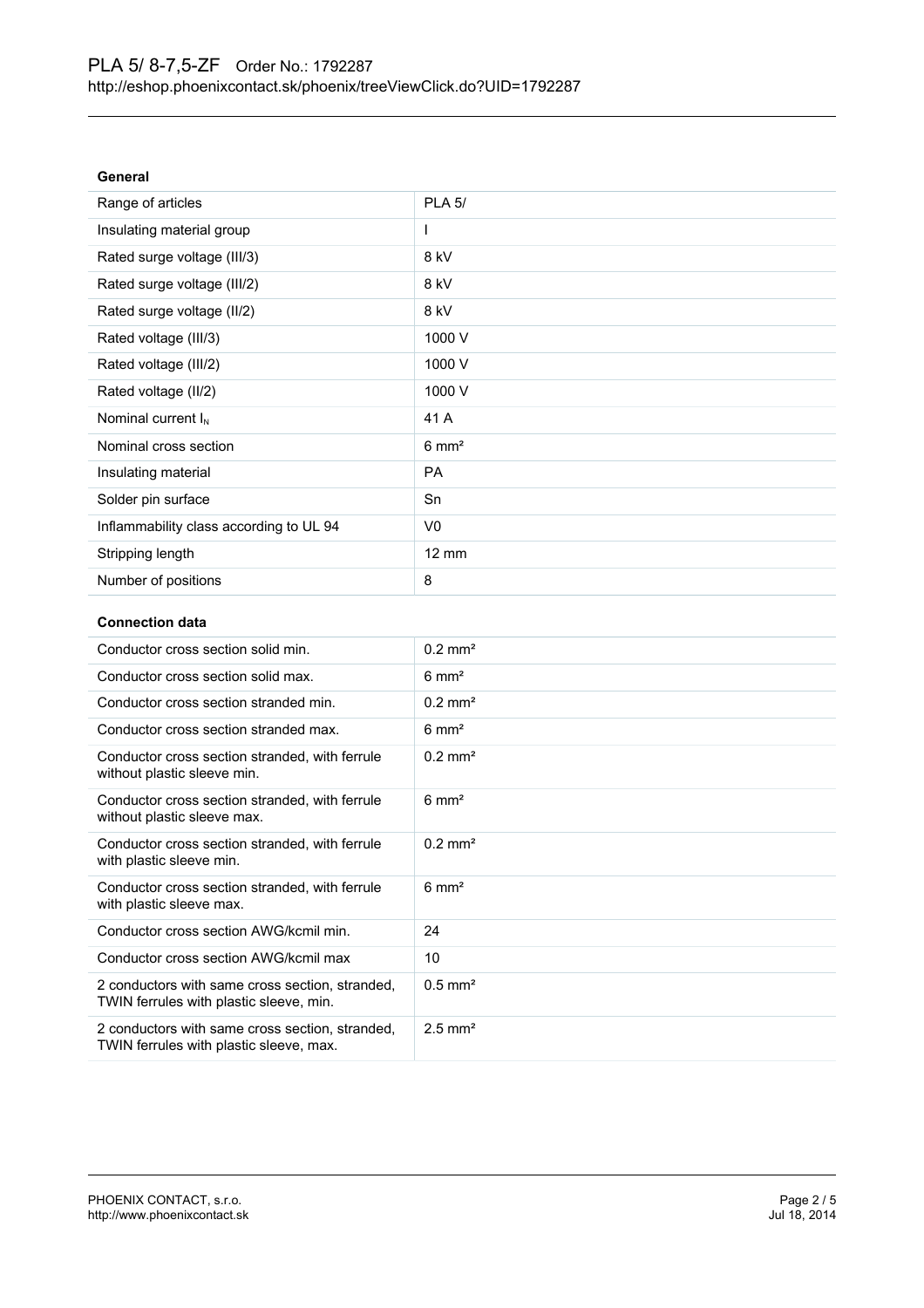**Certificates**



Certification **CERTIFICATE CULUS** Recognized

Certifications applied for: Certification Ex:

#### **Drawings**

Drilling plan/solder pad geometry



#### Diagram



#### **Type: PLA 5/...-7,5-(ZF)**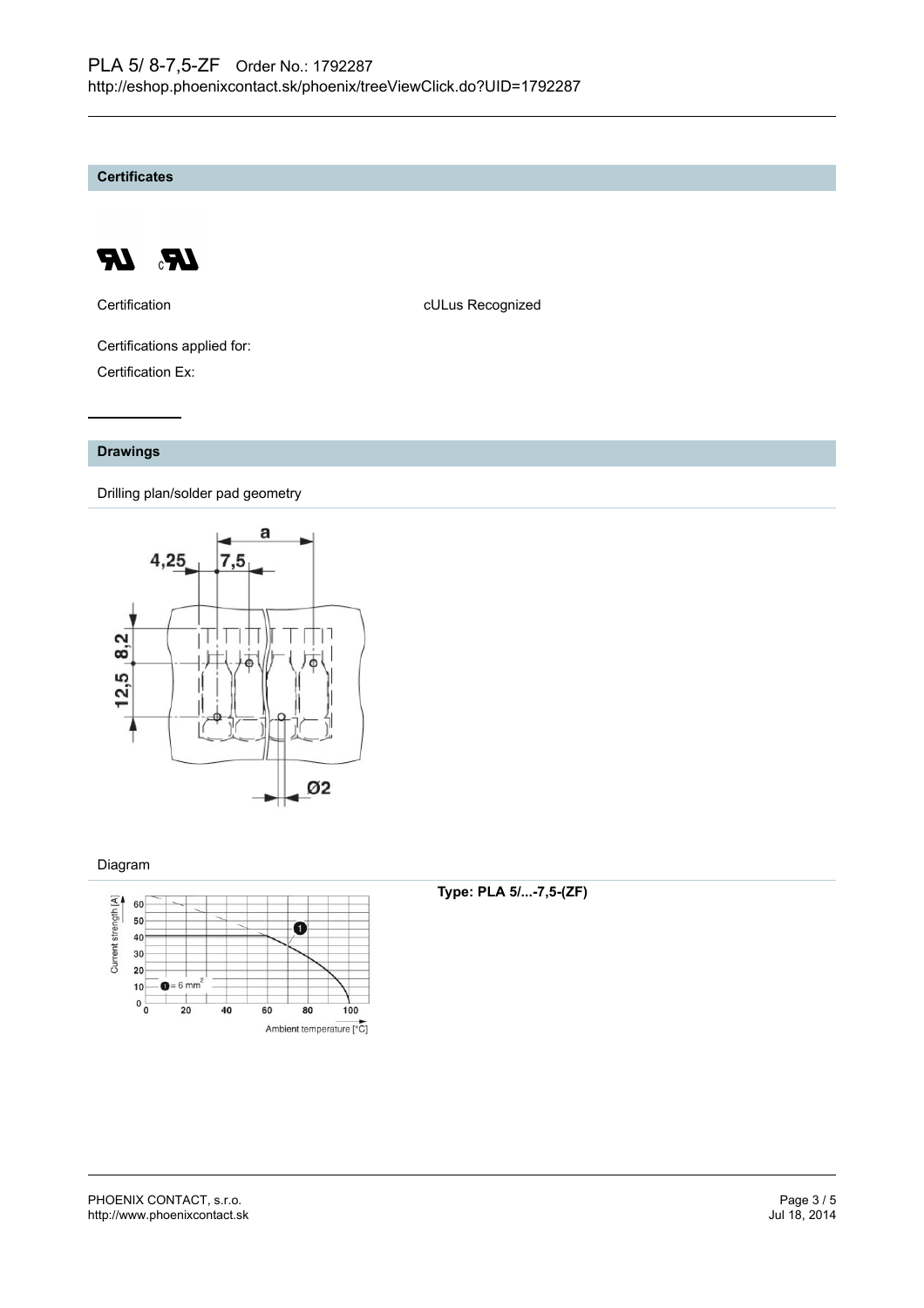B

Functional drawing









#### Dimensioned drawing